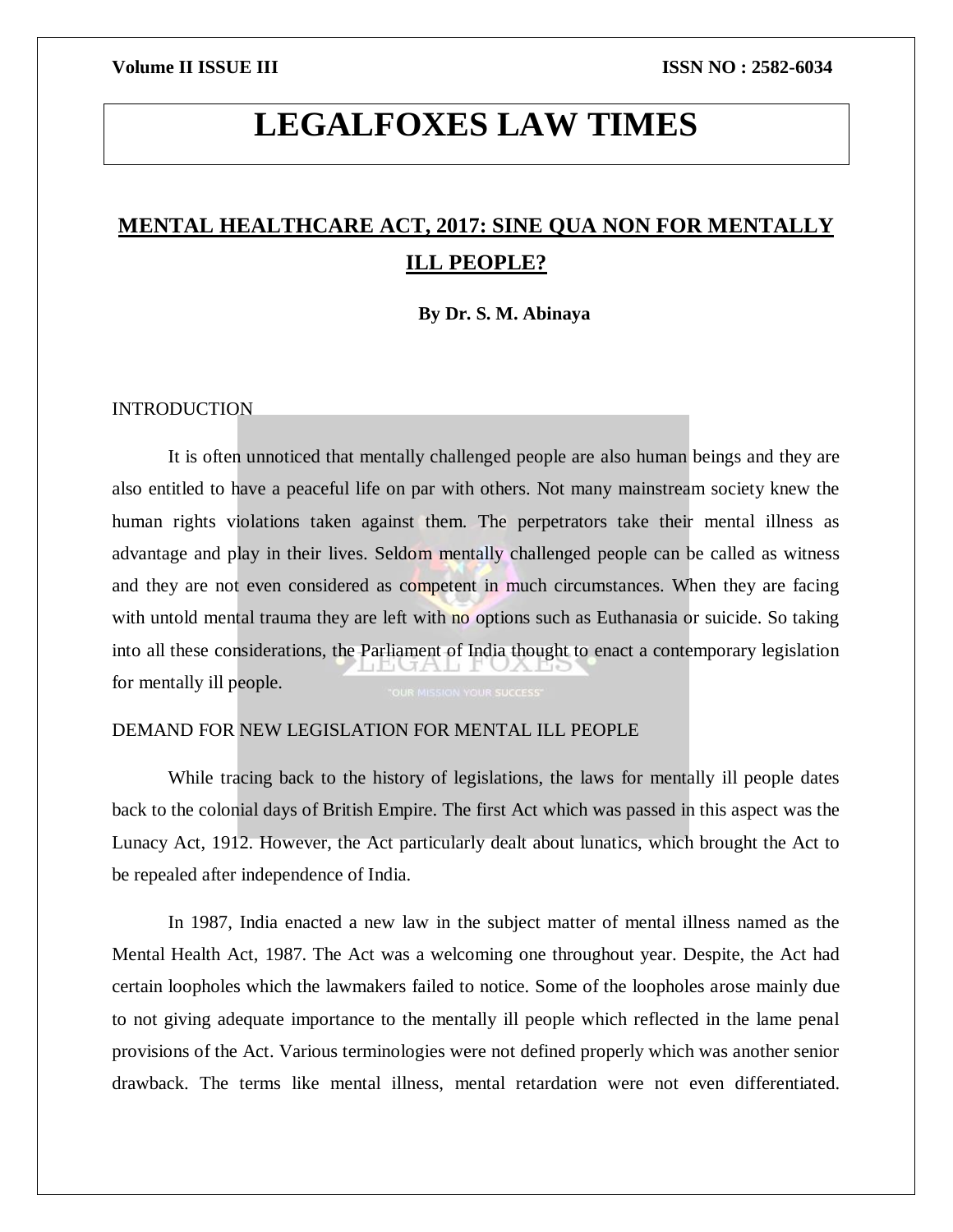### **Volume II ISSUE III III ISSUE III ISSN NO** : 2582-6034

Ultimately, the three decades old law was finally repealed by the Mental Healthcare Act in the year 2017 which was enacted as India being signatory to the United Nations Convention on the Rights of Persons with Disabilities, 2006.

### GENERAL DESCRIPTION OF THE NEW LEGISLATION

Unprecedented definition for the term 'mental illness'

Mental illness has been defined for the first time exclusively by this Act. The term has been defined as a significant disorder in the thinking, mood, perception, orientation or memory of a person. Such a disorder will affect judgment, behavior, ability to recognize or capability to meet out the ordinary needs and requirements of the life. These orders may arise due to the mental conditions which are associated because of the over usage of alcohol and other drugs<sup>1</sup>.

The Act clearly mentions that the term mental illness does not include the term mental retardation because the latter terminology denotes about the restrained or not completed development of a person's mind which can be easily identified by the sub normality of a person's intelligence. Therefore the word mental retardation is nowhere connected to mental illness and is out of the purview of the Act.

Exhaustive list of rights

The new legislation lists out a wide list of rights which are to be enjoyed by the persons who are mentally ill. The rights are:

- a. Right to access mental healthcare and treatment. In addition, right to free treatment is available to persons who are having no home or destitute or belonging to the below poverty line. In this regard, below poverty line is not necessary requirement (S. 18)
- b. Right to community living (S. 19)
- c. Right to live a dignified life. They are also having right to be protected against inhuman, cruel or degrading treatment against them. (S. 20)
- d. Equality and non-discrimination of persons who are mentally ill (S. 21)
- e. Right to information (S. 22)

 $\overline{a}$ 

<sup>&</sup>lt;sup>1</sup>S. 2 (s) of the Mental Healthcare Act, 2017.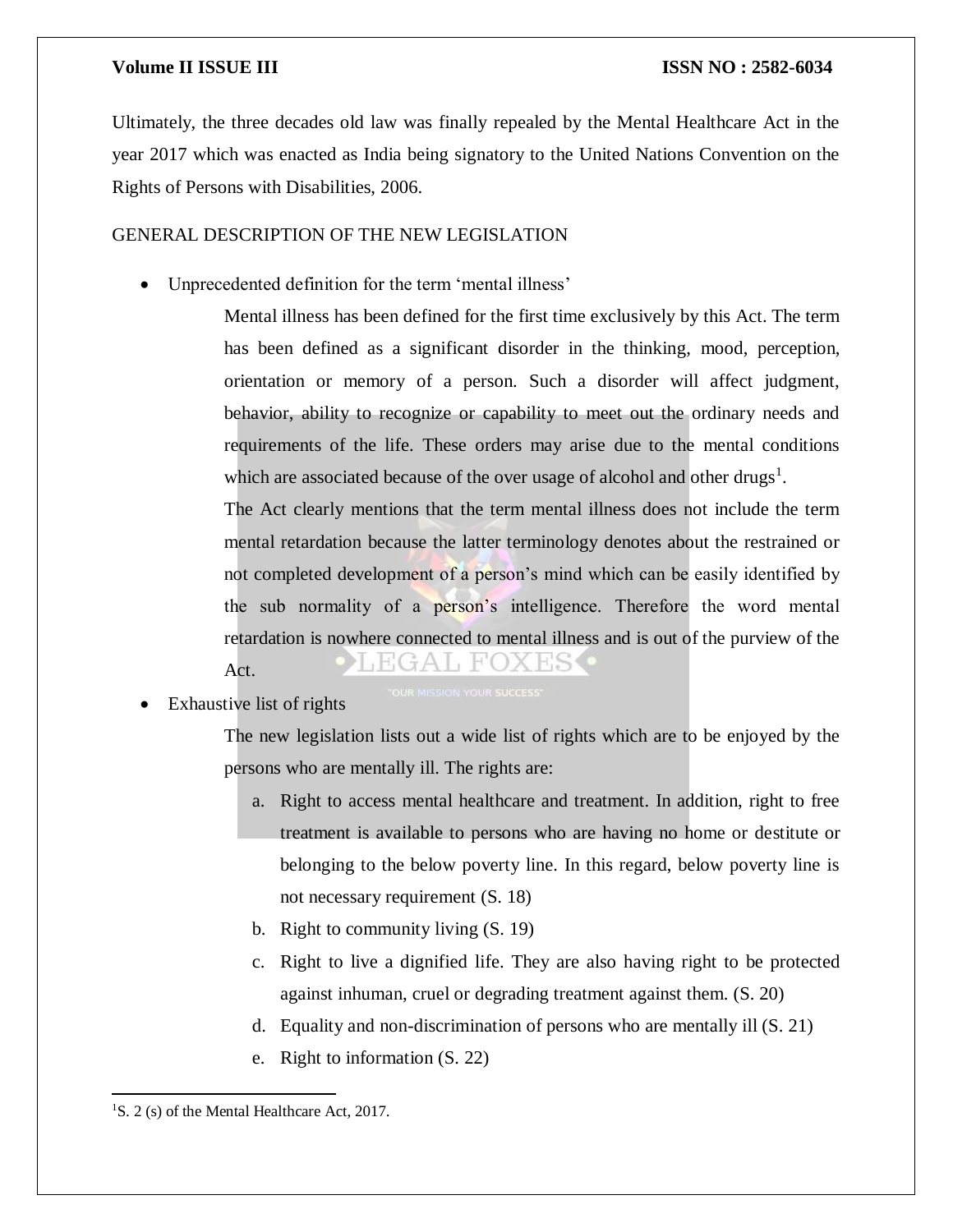### **Volume II ISSUE III ISSUE III ISSN NO : 2582-6034**

- f. Right to confidentiality (S. 23)
- g. Photograph or any other information related to the person with mentally ill cannot be released in the media without the consent of such person (S. 24)
- h. Right to have access to the basic medical records of the mentally ill person by them itself (S. 25)
- i. Right to accept or receive visitors for them at hospitals along with the right to make phone calls or send and receive e-mails (S. 26)
- j. Right to legal aid for the purpose of exercising any of the rights laid down under the Mental Healthcare Act, 2017 (S. 27)
- k. Right of lodging of complaints in case of any deficiencies of services (S. 28)
- Interdiction on certain procedures of mental healthcare

Without any legal prescription of treatment of mentally ill people, the medical practitioners used extremely horrible procedures to treat them. To put an end to these terrible experiments and treatments on them, the Mental Healthcare Act, 2017 bans the use of certain medical procedures which are followed in the treatment of mental ill people. Such prohibited procedures are<sup>2</sup>:

a. Electro-convulsive therapy

Electro-convulsive therapy can be used but the exception is such a therapy should not be used with the help of muscle relaxants and anesthesia. Also electro-convulsive therapy is completely banned to be used in minor children.

b. Sterilization

Sterilization as a mode of treatment of mentalillness is strictly prohibited by the Act.

c. Chaining

Chaining of mental ill persons in any manner is completely forbidden under this Act.

d. Psychosurgery<sup>3</sup>

 $\overline{\phantom{a}}$ 

<sup>2</sup>S. 95 of the Mental Healthcare Act, 2017.

<sup>3</sup>S. 96 of the Mental Healthcare Act, 2017.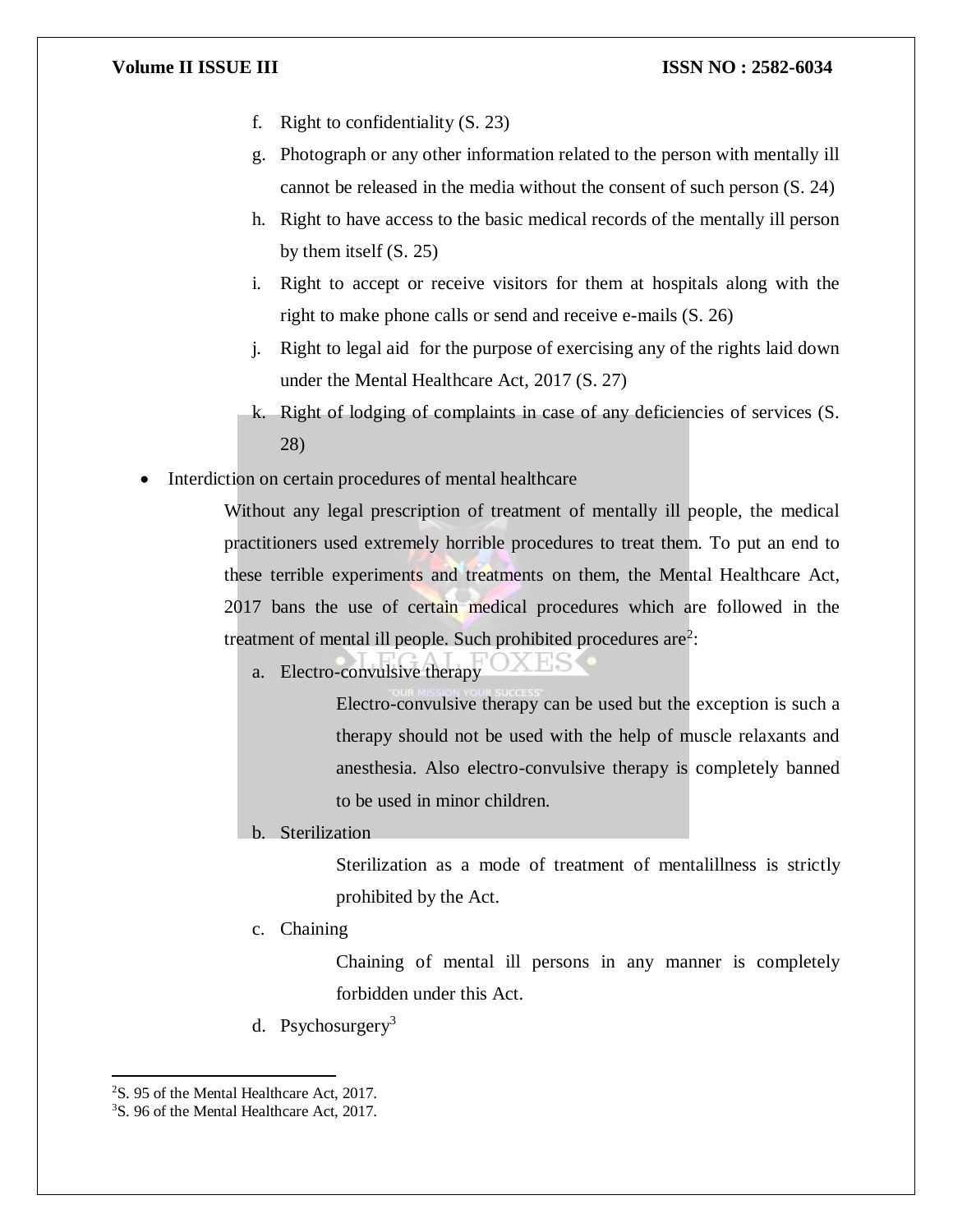### **Volume II ISSUE III III ISSUE III ISSN NO** : 2582-6034

Psychosurgery is a kind of treatment for curing mental ill people for their betterment. But the Act puts a restriction while performing psychosurgery. These treatment cannot be done if it does not satisfy the conditions of getting the consent of the person on whom such psychosurgery is to be performed. Prior approval of the appropriate Board is also necessary to perform psychosurgery.

Legalization of attempt to suicide of mentally ill people

Attempt to suicide and assistance towards the same are punishable under S. 309 of the Indian Penal Code. But the Mental Healthcare Act, 2017 is embedded with a provision which states that S. 309 of the IPC have no applicability to mental ill people. In addition, a presumption is also made in favour of mentally ill people which states that they would have attempted to commit suicide out of stress and therefore they are liable to be punished under S. 309 of the IPC. Once a mentally ill person who is recovered after committing suicide has to be provided with proper care and treatment to reduce the future chances of committing suicide by the appropriate Government<sup>4</sup>.

### BENEFICIAL SEGMENT OF THE ACT L FOXES<sup>O</sup>

- The Mental Healthcare Act, 2017 has put efforts to meet out the expectations, necessities and rights of the persons who are mentally ill.
- The Act has been implementedwith strict adherence to international standards. India being a signatory to the United Nations Convention on Rights of persons with Disabilities, 2006 it is the obligation on part of India to embed the municipal law on par with the Convention. The final outcome of the same is the Mental Healthcare Act, 2017.
- The new Act have provisions related to the legal rights which are available to the persons who are mentally ill which the earlier Act failed to explain.

## DISBENEFICIAL SEGMENT OF THE ACT

 The Act remains silent on the ways of preventing mental illness. The Act only concentrated on the treatment being provided to the mentally ill persons. If the Act

 $\overline{a}$ 

<sup>4</sup>S. 115 of the Mental Healthcare Act, 2017.